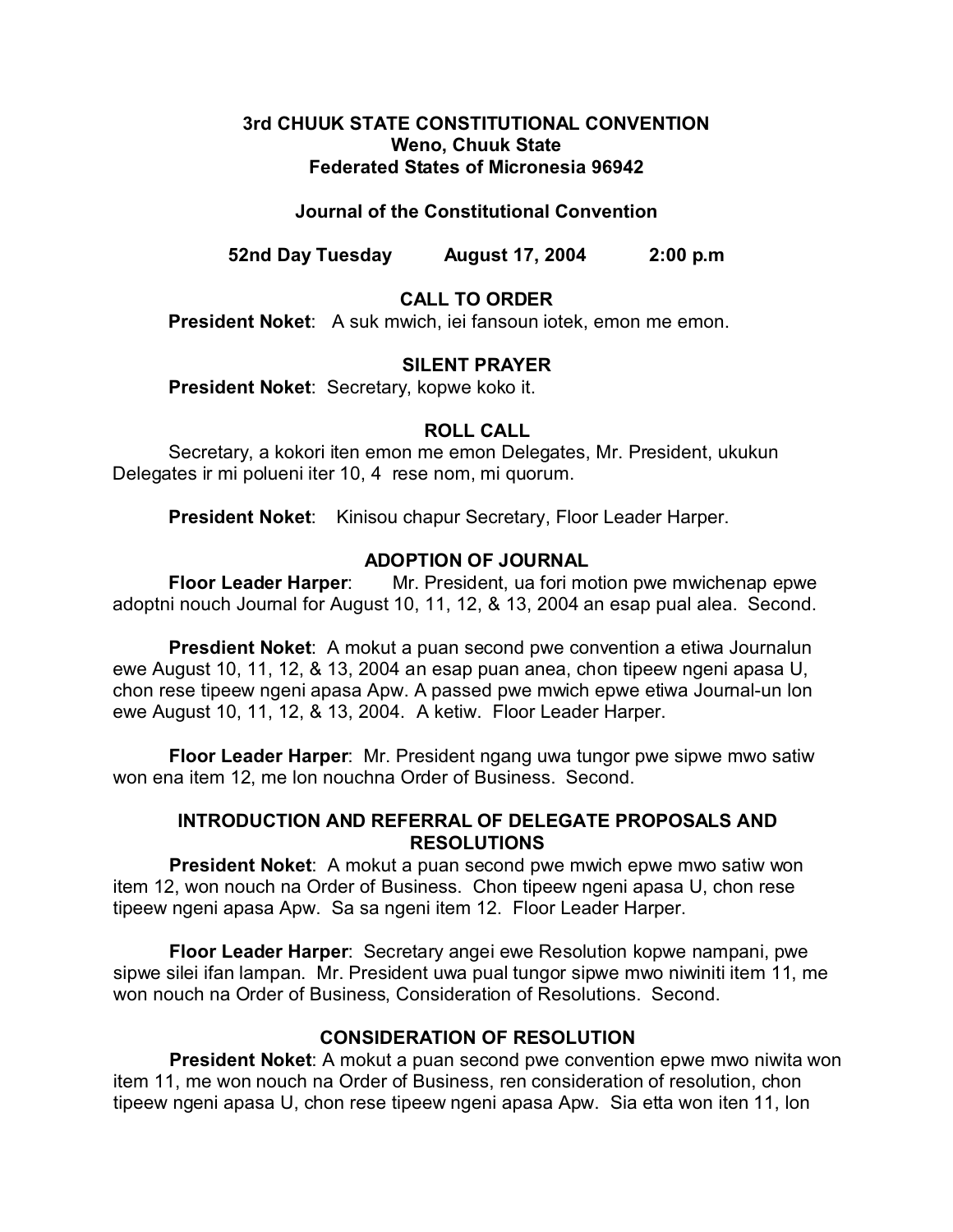nouch na Order of Business. Mr. Secretarty, kopwe anisi ngenikich ika metena porausen ena Resolution.

**Secretary**: Mr. President, Delegate Resolution No. 3-20; to amend rule 2 of chapter 1 of the Rules of Procedure of the Third Chuuk State Constitutional Convention, by requiring the presence of eight (8) Delegates to constitute a quorum.

**President Noket**: Iwe mi wor poraus won ei resolution, mi wor an emon commend ika met e mochen apasa. Floor Leader Harper.

**Floor Leader Harper**: Kinisou chapur Mr. President, nge u mochen aisini Secretary ika ifan nampan ei Resolution.

**Secretary**: Resolution No. 3-20.

**Floor Leader Harper**: Iwe kinisou, pokiten kich meinisin sia weweiti me tipeew fengen won ei mettoch ina pwata uwa tungor nge upwele fori motion pwe convention a etiwa ei resolution. Second.

**President Noket**: A mokut a puan second pwe convention a etiwa ei resolution. Chon tipeew ngeni apasa U, chon rese tipeew ngeni apasa Apw. A passed ei resolution unanimously passed. Iwe sipwe mwo asoso.

**Mwich a asoso, mwich a puan niwinsefan.**

**President Noket**: Floor Leader Harper,

**Floor Leader Harper**: Mr. President are usap mwal upwe le tungor pwe mwich epwele mwo puan niwiniti item 6, won nouch na Order of Business. Second.

**President Noket**: A mokut a puan second pwe mwich epwene niwiniti item 6, me won nouch na Order of Business. Chon tipeew ngeni apasa U, chon rese tipeew ngeni apasa Apw. Sa etta won item 6, me won nouch na Order of Business. Iwe pokiten lon ewe Friday the 13th, ita ururun nge ewe Chairman ren COW epwe give an report, nge pokiten ekkoch wewe ese chiwen tawe ngeni, iwe epwene iei fansoun oral report seni ewe Chairman of the COW.

# **UNFINISHED BUSINESS - PLENARY**

**Charman Nifon**: Kinisiou chapur Mr. President, upwe mwo kan tungor pwe ewe rule e require-ni written report epwe mwo puan suspended ikenai. Second.

**President Noket**: A mokut a puan second pwe ewe rule e require-ni written report epwe suspended, chon tipeew ngeni pwe epwe suspend ewe rule apasa U, chon rese tipeew ngeni apasa Apw. A pass, ewe rule a suspended. Sopweno Chairman Nifon.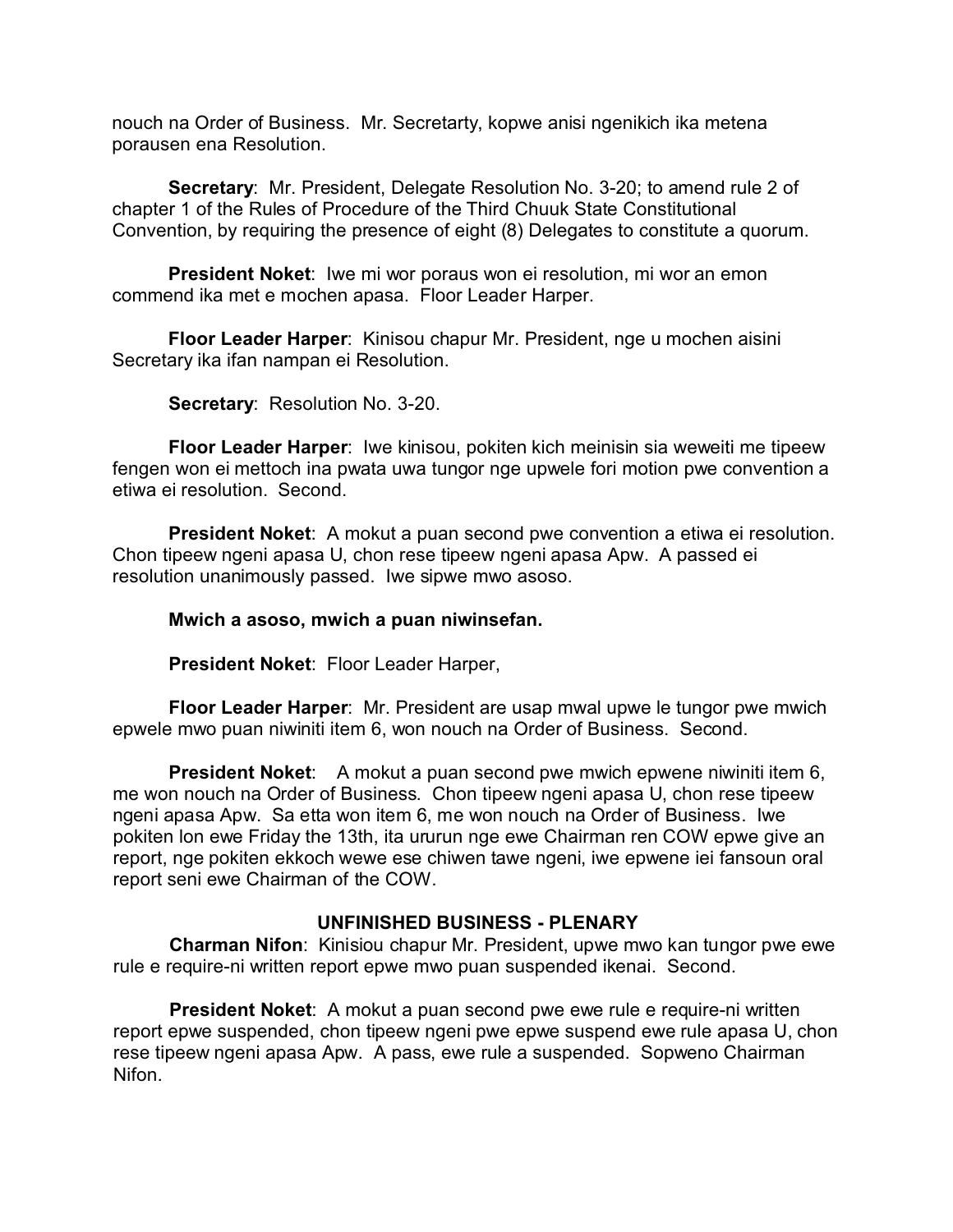## **ORAL REPORT FROM CHAIRMAN, COMMITTEE OF THE WHOLE**

**Chairman Nifon**: Kinisou chapur, iwe non ewe Friday, convention a angang won ekkewe proposal a poputa won CP No. 3-07; CD3, mi chommong ekkewe poraus a tota meren emon me emon delegate. Mi wor porausen tipeew ngeni, puan poraus ren fan iten rese tipeew, mi wor chommong tipemwaramwar ren ika pwe epwe iwe usun inetin ewe moni, nge epwe fakkun pekingaw ngeni ekkewe kukun fonu, ika ekkewe fonu mi chokukun aramasan. Nge epwe ne och ngeni chok ekkei fonu mi watte are chommong aramasan. Delegate ra fakkun apasa ar weweochuti ei proposal nge resamwo chu won met repwe filata fan iten ei proposal. CP No. 3-21; Ei proposal eu me lein ekkewe proposal COW a angang won nge chon nemwich meinisin ra fakkun apasata ar tipeew ngeni. Ar mochen repwe ngeni Etten an we pungun uta won muun. Iwe usun met mi tota meren Floor, pwe ii won unikapan a fakkun tipeew ngnei ei proposal pokiten chommong pwin punuwan we ir chon ei fonu Etten. Iei eu me nein ekkewe popun ii afakkun mochen ei proposal epwe pass. Chon ne mwich meinisin ra fakkun ekieki nge repwe ne uwer ngeni Etten an ei tungor. CP No. 3-22; Ei proposal a awora an mochen epwe ne kemaar ewe fansoun utut fan March, nge epwe kemar ngeni July, ren ekkoch poupn mi tota meren chommong Delegate. Ekkoch me neir mi fakkun auchea. Ika pwe e wor utut fan July, epwe atawei ewe osukosuk nefilen National me State lon fansoun utut. Fan chommong aramas ra kan no repwe utut ren Natinal nge nupwen ese chok nom iter, iwe ra discourage ar repwe pual no ngeni State Election office, pwe ra ekieki nge esap puan nom iter. Mi pual tolong osukosuken utut me won ekkan fanu nukun Chuuk, ren Honolulu, me Oregon. Pun eu osukosuken ei maram March, pwe e sereni fansoun ngawen asepwal. Nge ewe fonu Nama, a men ngaw ewe sarata. Emon echok tumunungaw iwe a kokotiw fan piru. Nge ren July, e sereni summer, a puan fansoun nuwa. Iwe mi pual wor kapasen ren new FY ngeni ekkewe new nouwis ra tonong. Repwe angei ar pwon nge ra tongeni tonong poputani ar angang lon ewe new FY, iwe esap wor osukosuken moni. Pun usun met mi fis ikenai, awewe ren Legislature, nupwen ekkewe minafon nowis re tonong nge ese chiwen wor ar allowance pwe ekkewe ra touu ra fen wipeout-ni. Puan eu reason ren kemar seni March ngeni July, fan iten ekkewe potential people, epwe wor ar chance ne sa ngeni ekkewe wis lon State, pual ngeni ekkewe wis lon National. CP No. 3-23; ei proposal a chok kawor fan iten epwe ngeni ekkewe Municipalities meinisin akaewin ekkewe ese wor ar chance to submit their traditional names. Iwe iei popun a for ei proposal pwe epwe atawei ekkewe nusun municipalities. Iwe epwe 1 month afater ratification of these amendments ngeni ei Chuuk State Constitution, iwe repwe epwe requireni meinisin municipalities repwe submit iter ika ir mi mochen epwe siwil iter ika mi fen or met re mochen epwe pacheta. CP No. 3-25; ei proposal e kapas usun ekkewe sakopaten nousis lon Chuuk esap wor ar foforingaw. Esap wor emon epwe tongeni angang ngeni ach ei Government ika pwe mi wor an record. CP No. 3-26; ei a kawor ren an epwe awora eu commission fan iten ach en Police force. Ei commission epwe wisen chon checki me nenengeni ach ei Police force pwe a fakkun chommong osukosuk ika feiengaw nge fen seni police. Iwe epwe iei wewen me popun ei Police commission epwe forita. CP No. 3-27, ei fan iten ewe unicameral ren an Legislature epwe chok eu imw, nge ren chochon mi wor ekkewe puan katonong. Ren ukukun epwe 28, nge mi wor ewe epwene Regional, and ekkewe Senatorial region epwe ne wiliti Election District. CP No. 3-29; ei fan iten ewe Education epwe ne unanimous, a wor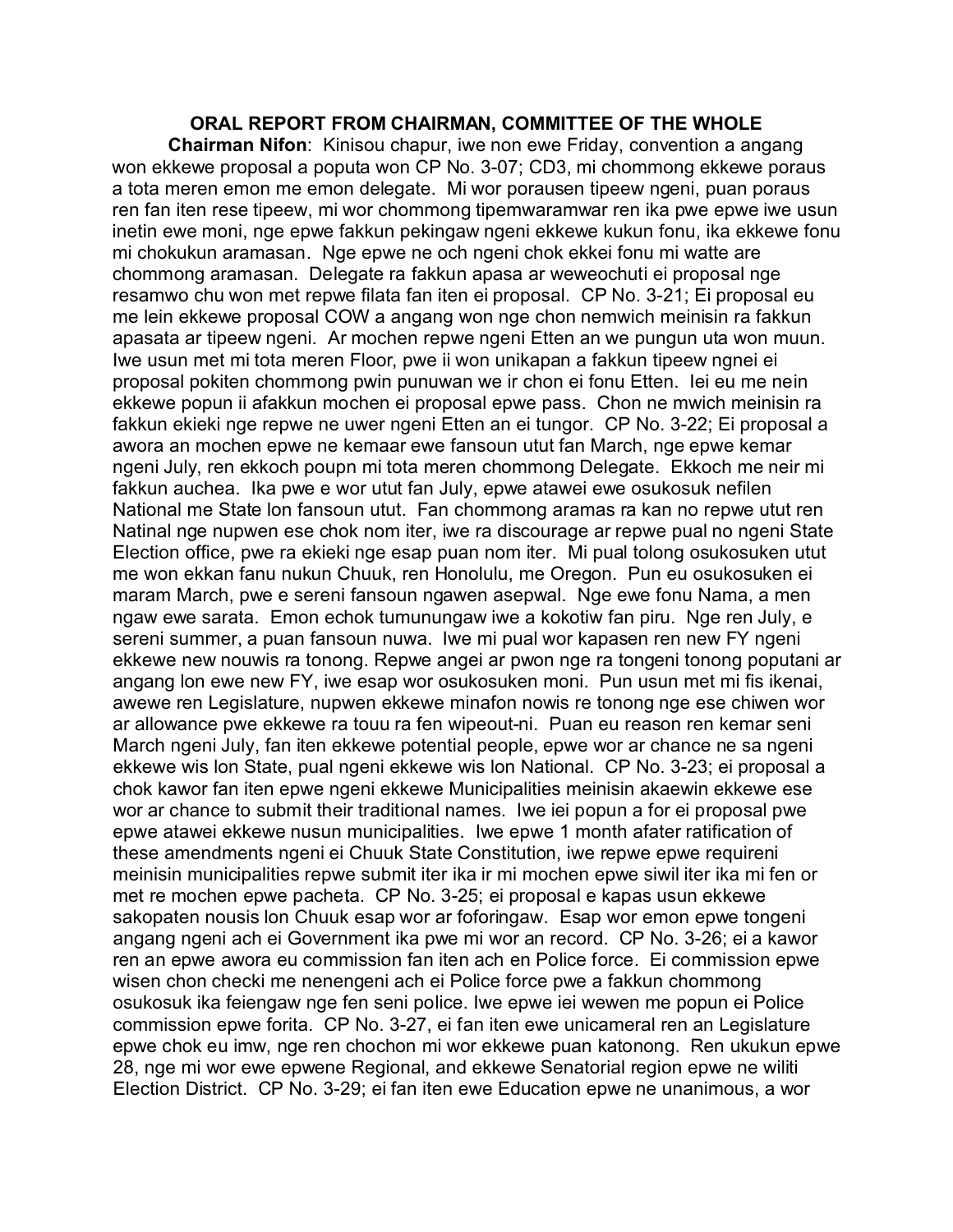chommong kapas fan iten ei proposal, a wor ewe amendment epwe touu ewe board repwe fini 3 top candidate, nge ra ngeni Governor epwe fini ewe emon epwe etiw ren Legislature ren confirmation. Iwe met ei proposal a kapasan ewe fil seni board esap chiwen no ngeni Governor nge epwe ne chok seni board ngeni Legislature ren confirmation. Nge mi fen pual wor ewe kapasa ren pwe mettoch meinisin epwene chok nom ren ewe board. Iwe iei ukun ai chechemeni ika tongeni ren ai report, iwe as a chairman of the COW, uwa fori motion pwe convention epwene etiwa ei oral report. Second.

**President Noket**: A mokut a puan second pwe convention a etiwa ewe oral report seni ewe COW chairman, ren Chairman Nifon, chon tipeew ngeni apasa U, chon rese tipeew apasa Apw. A pass, appluse. Kinisou chapur ren ewe job well done. Sipwe mwo asoso.

#### **Mwich a asoso, a puan niwinsefan.**

**Presdient Noket**: Epwene iei fansoun poraus won ekkewe proposal, iwe sipwe chechemeni pwe murin ach poraus won iwe sipwe tungor pwe sipwe nengeniochu ekkei mettoch. Iwe epwenei iei fansoun. Floor Leader Harper.

**Floor Leader Harper**: Kilisou Mr. President, uwa fori motion pwe mwichenap a etiwa CP No. 3-07; CD3 lon aruen alea. Second.

**President Noket**: A mokut a puan second pwe convention a etiwa CP No. 3-07, CD3, non aruen anea. Chon tipeew ngeni apasa U, chon rese tipeew ngeni apasa Apw. A pass ewe motion. Soposopono poraus won. Sipwe mwo asoso.

#### **Mwich a asoso, mwich a puan popusefanita.**

**President Noket**: Floor Leader Harper.

**Floor Leader Harper**: Sia fakkun weweiti ei proposal, nge pokiten mi chommong metekan sipwe mwo puan nenengeniochu iwe iei popun sipwe ne mwo puan ukutiw ne poraus won ei proposal, sipwap niwiniti. Second.

**President Noket**: A mokut a puan second pwe a ukutiw poraus won ei proposal, chon tipeew ngeni apasa U, chon rese tipeew ngeni apasa Apw. Sia mow etiw won en CP No. 3-21; Secretary, kopwe aleani ena proposal.

**Secretary**: Mr. President, Committee Proposal No. 3-21; to amend Section 2, Article XIII of the Chuuk State Constitution relating to the establishment, mandate and recognition of Etten as one municipality within the Southern Namoneas Regon.

**President Noket**: Floor Leader Harper.

**Floor Leader Harper**: Mr. President, uwa fori motion pwe convention a etiwa ei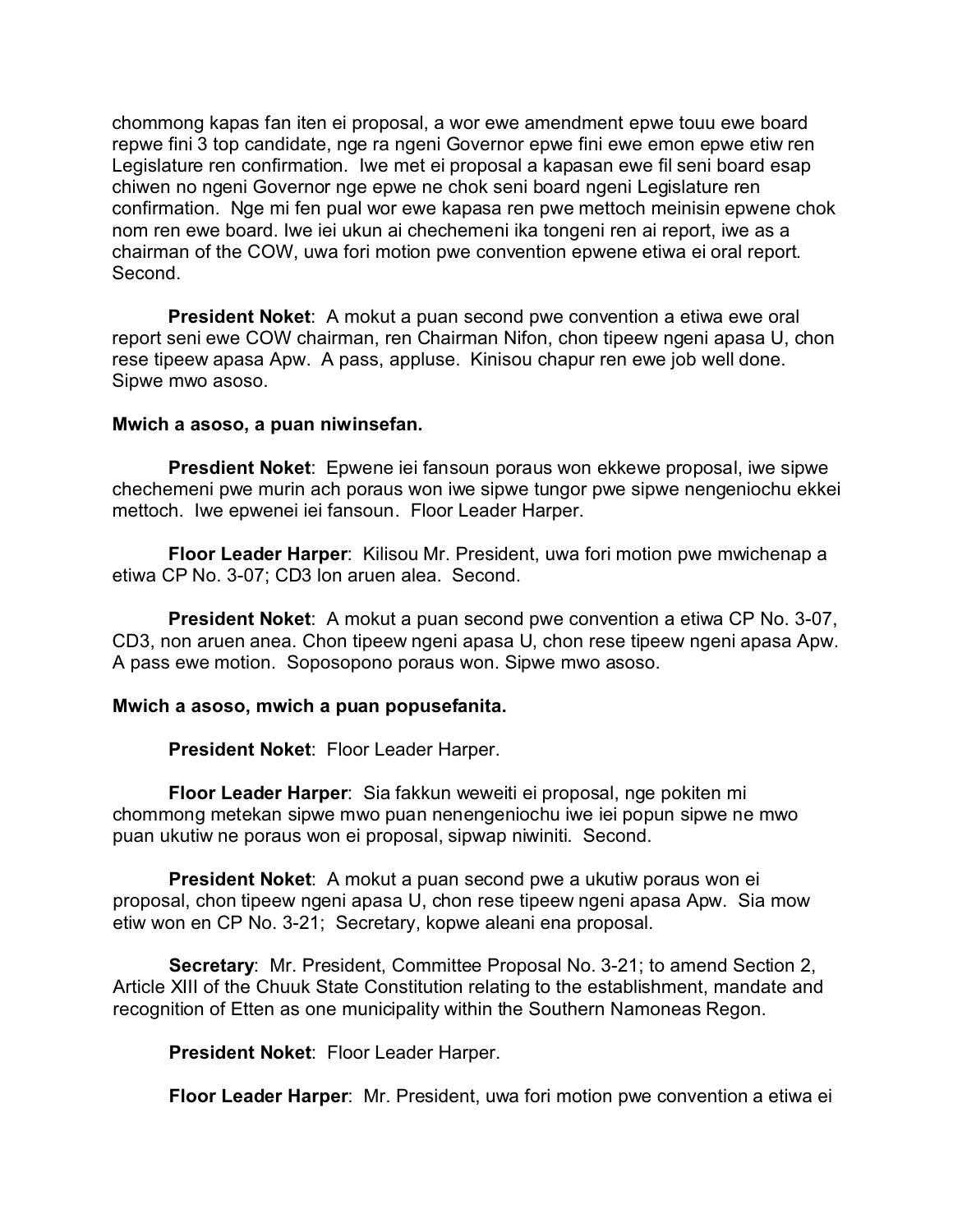proposal No. 3-21; lon Aruen Alea. Second.

**President Noket**: A mokut a puan second pwe convention a etiwa ei proposal No. 3-21; lon aruen anea. Chon tipeew ngeni apasa U, chon rese tipeew ngeni apasa Apw. Soposopono poraus. Chairman Sitan.

**Chairman Sitan**: Kilisou chapur Mr. President, ngang ua mochen upwe chok apasa och fan iten ei proposal. Pokiten ai we colleague seni Mochulok, Floor leader Harper a fakkun tipeew ngeni ei proposal iwe ina popun ngang uwa puan fakkun mochen upwe tipeew ngeni ei proposal.

**President Noket**: Delegate Williander.

**Delegate Williander**: Mr. President, ai nuku kich mi sinei nonomun ei fonu Etten, usun a fen pual wor discussion won, ngang upwe pual pesei ngeni delegate meinisin mi present ikkenai ika rese mochen repewe ettiwa ewe tingor a etto me ren aramasen Etten. Mei submit ngeni ach ei Convention, iei popun upwe tingor sipwe enenia, sipwe passini pual anongonong won an Chairman Nifon we report non ewe COW a report-uni pual anongonong won met an Floor Leader riafou me weires, pual usun ei introducer ren Mr. Stephen, ina popun upwe tingor sipwe enenia an Etten ei tingor, kinisou chapur.

**President Noket**: Chairman Mino,

**Chairman Mori**: Kinisou President, ngang uwa chok mochen upwe apasa ai kinisou ngeni ai ei colleque on my left, delegate Sitan an a publicly pwarano an vote won ei proposal, an a apasa nge epwe ne fiti chiechiean uwe seni Mochunok ren Floor Leader Harper, nge pual pusin chiechian ei non Christ ngang Mino seni fonuwach kewe non Faichuk, an epwe ne vote YES, nge amo ita epwe ma kan sopweno an kan support seni met a fen publicly revealed.

**President Noket**: Chairman Nifon,

**Chairman Nifon**: Kinisou chapur Mr. President, ngang upwe pual kinisou ngeni ei monun mwich ika, epwe fokkun elletin ketiw ei proposal me non mwicheanp ikkenai? Iwe puwl ren pusin ngang won inisin, ina wewen ika use chiwen manaw ngeni atun an ei Etten Municipality epwe wesewesen uta, iwe upwe ne chok ii watiw for the record ai kapong ngeni ewe propable first mayor Mr. Kiteo Sodam, non ei ran, kinisou chapur.

**President Noket**: Chairman Sitan,

**Chairman Sitan**: Kinisou Mr. President, fan iten ai we colleaque Mori e declaire-ini ai vote, iwe epwe ne ina ai vote, nge upwe chok clearni pwe ngang atin sopun, iwe am vote mei tongeani rikino pwe am mei kan rikin sopun. Kilisou.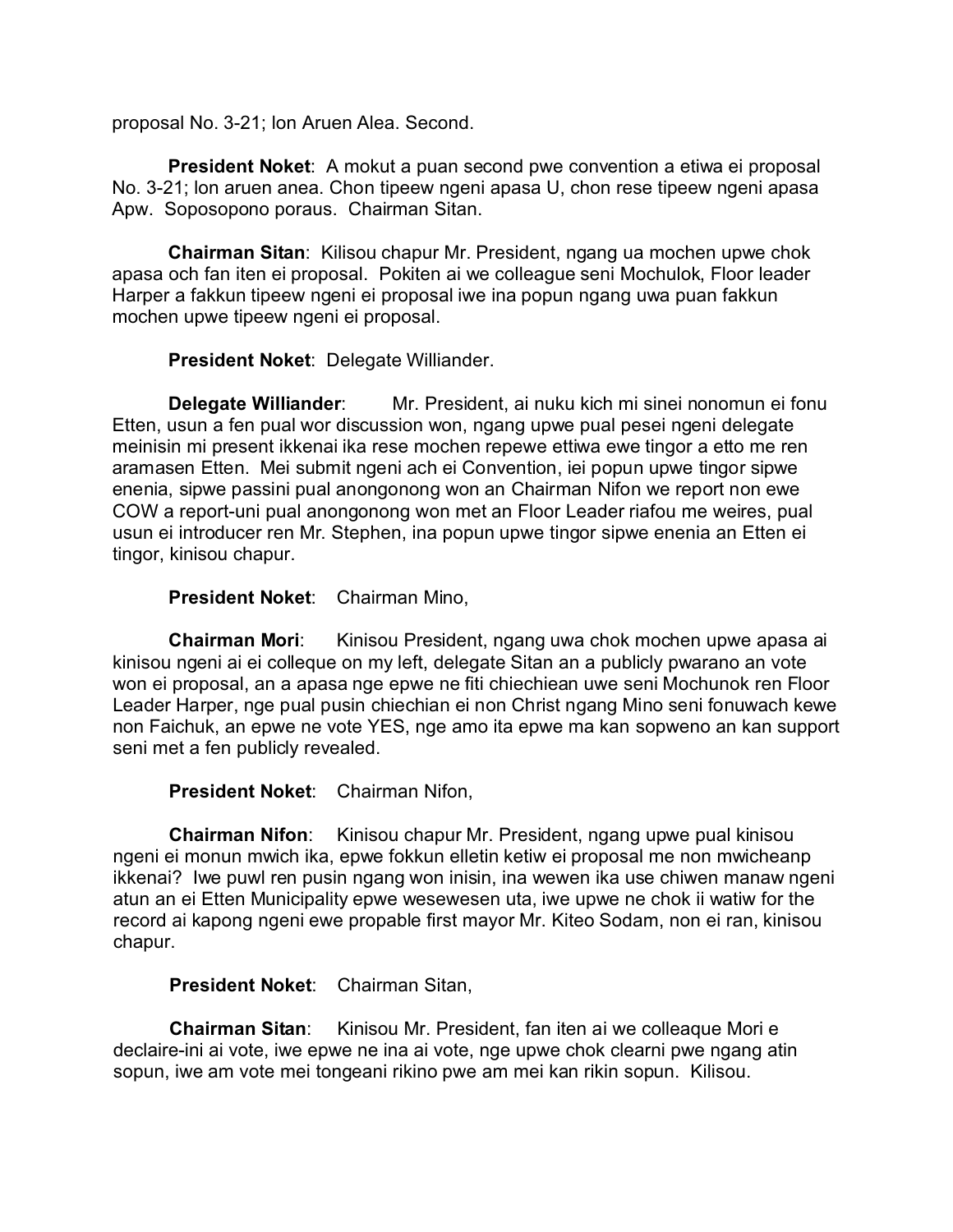**President Noket**: Chairman Rosokow,

**Chairman Rosokow:** Ai nukuk sia rongorong ngeni mei chok favorable ena proposal, ia amokutu pwe akoukutiw anini. Second

**President Noket**: A mokut a pual second pwe a koukutiw anini won na **Proposal 3-21**; chon tipew ngeni pwe a koukutiw anini, apasa U, chon rese tipew ngeni apasa apwe, a koukutiw anini, iei fansou sipwe ne uttut. Ewe requirement an epwe pass eu Committee Proposal epwe engon 10, epwe usun nge unanimous, nge oukich sipwe vote, won U e tongeni pass ei Committee Proposal, ika emon ese vote iwe ese pass. Iwe ach sipwe uttut, epwe koko iit, an epwe uttu, ekkewe re tipew ngeni, repwe apasa U, ekkewe mi upstain iwe epwe count as no. Iei fansoun Secretary epwe koko iit.

| Secretary: Del. Mori |                        | U                     |  |  |
|----------------------|------------------------|-----------------------|--|--|
|                      | Del. Nifon             | U                     |  |  |
|                      | Del. Rosokw            | U                     |  |  |
|                      | Del. Raymond           | U                     |  |  |
|                      | Del. Sirom             |                       |  |  |
|                      | Sitan<br>Del.          | fan iten ewe expected |  |  |
|                      | Mayor U                |                       |  |  |
|                      | Del. Stephen           | U                     |  |  |
|                      | Del. Williander        | U                     |  |  |
|                      | Floor Ldr. Harper      |                       |  |  |
|                      | V/Pres. Aten           | U                     |  |  |
|                      | <b>President Noket</b> | U                     |  |  |
|                      | 2nd Called:            |                       |  |  |

Flr. Ldr. Harper U

Mr. President, ukukun pungun vote won CPNo.3-21; chon apasa Yes-10, chon apasa No, ese wor, Abstain ese wor, chon absent 4.

**President Noket: CP No.3-21**; a passed non aruan anea. Iei mwich epwe angang won CP No.3-22; Secretary kopwe amweni mwich ren porousan ena Proposal.

**Secretary**: Mr. President, **CP No.3-22**; "Amending Section 1, of Article XII, of the Chuuk State Constitution relating to the General Election on the State of Chuuk."

**President Noket**: Floor Leader Harper

**Floor Leader Harper**: Kilisou Mr.President, ua fori motion pwe mwichenap a pwal atiwa CPNo.3-22; lon aruan alea. Second.

**President Noket:** A mokut, apwan second pwe mwichenap a pass-ini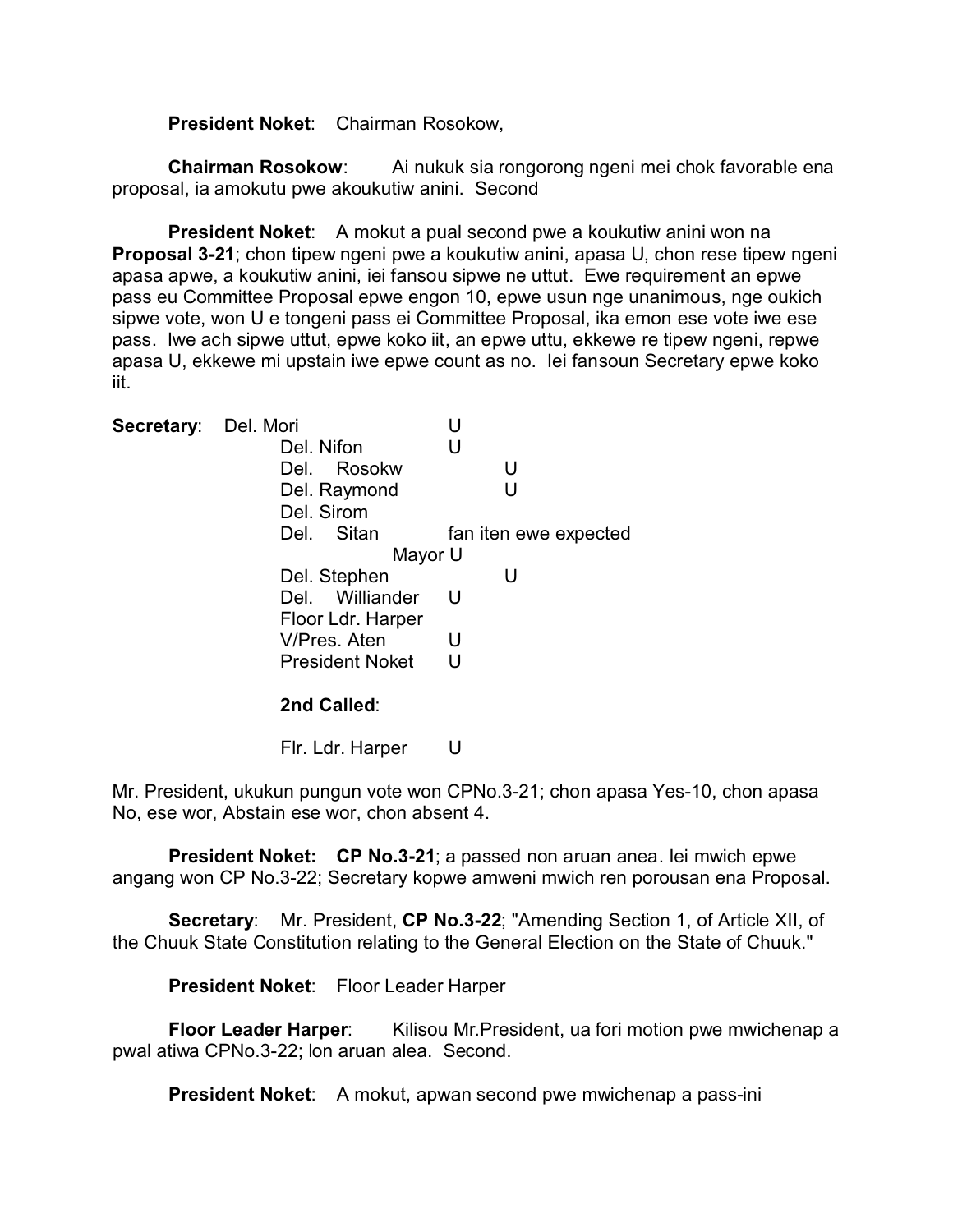CPNo.3-22; non aruan anea.Iei fansoun discussion ika memef won na Proposal. Mwich epwe mwo asoso ekis.

### **Mwich a asoso. Mwich a pwan niwinsefan**.

**President Noket**: Floor Leader Harper,

**Floor Leader Harper**: Mr. President pokiten mwich a fakkun weweiti Proposal No. 3-22; me usun ii ita sia fakkun tipeni meti ei proposal a apasa won ei mettoch, iei popun ngang uwa fori motion pwe a ukutiw poraus won ei proposal. Second.

**President Noket**: A mokut a puan second pwe a ukutiw anini ika poraus won ei proposal. Chon tipeew ngeni apasa U, chon rese tipeew ngeni apasa Apw. Ewe requirement an epwe pass eu Committee Proposal epwe engon 10, epwe usun nge unanimous, nge oukich sipwe vote, won U e tongeni pass ei Committee Proposal, ika emon ese vote iwe ese pass. Iwe ach sipwe uttut, epwe koko iit, an epwe uttu, ekkewe re tipew ngeni, repwe apasa U, ekkewe mi upstain iwe epwe count as no. Iei fansoun Secretary epwe koko iit.

| Secretary: Del. Mori |                        |   |  |
|----------------------|------------------------|---|--|
|                      | Del. Nifon             | U |  |
|                      | Del. Rosokw            |   |  |
|                      | Del. Raymond           |   |  |
|                      | Del. Sirom absent      |   |  |
|                      | Del. Sitan             | U |  |
|                      | Del. Stephen           |   |  |
|                      | Del. Williander        | U |  |
|                      | Floor Ldr. Harper      | U |  |
|                      | V/Pres. Aten           | U |  |
|                      | <b>President Noket</b> |   |  |

Mr. Presdient, pungung utut won Committee Proposal No. 3-22, 10/ 4 absent.

**Presdient Noket**: Kinisou Secretary, sia puan etiw won CP No. 3-23, Secretary kopwe emweni kich won ena Proposal.

**Secretary**: Mr. President, CP No. 3-23; amending Section 2 of Article XIII of athe Chuuk State Constitution relating to inclusion of appropriate historical or traditional names for certain municipalities in the State of Chuuk within one month after ratification the amended Chuuk State Constitution.

**President Noket**: Kinisou Secretary, Floor Leader Harper.

**Floor Leader Harper**: Mr. President, ngang uwa fori motion pwe convention a puan etiwa Committee Proposal No. 3-23; lon Aruen Alea. Second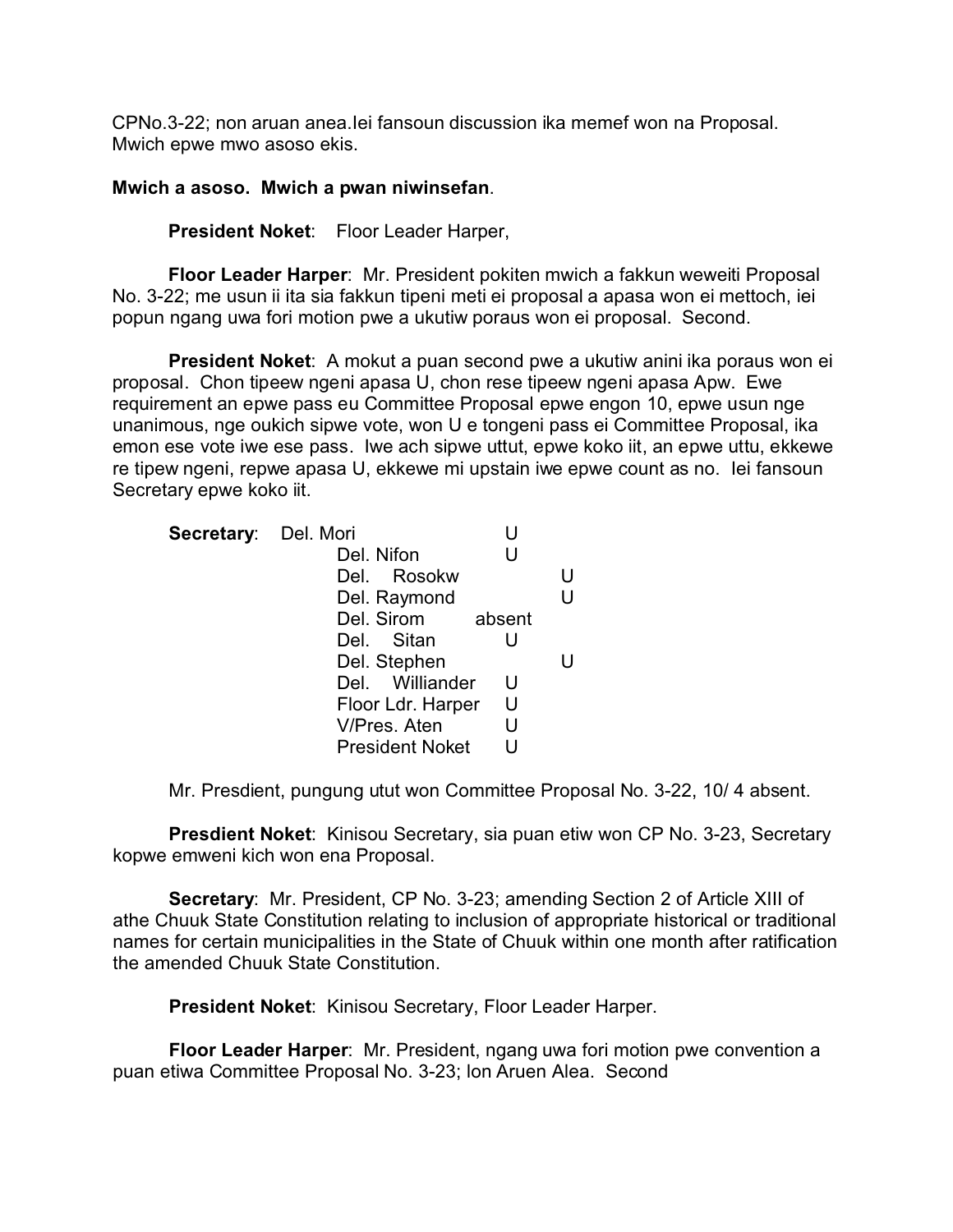**President Noket**: A mokut a puan second pwe convention a etiwa Committee Proposal No. 3-23; non Aruen Anea. Chon tipeew ngeni apasa U, chon rese tipeew ngeni apasa Apw. a ketiw committee Proposal No. 3-23, iei fansoun poraus. Chairman Mori.

**Chairman Mori**: Ewer, ngang use kon nien pwan anamota ei metoch, pwe merei nge ew me ew municipalities ra fen awora en me itan. Ese puan ii wor auchean an State epwe puan angonong won met an Municipalities nemenem.

**Chairman Sitan**: Ewer, ngang ita uchok ura pwe sipwe mwo nikitano ekkei ese kon nien wor osukosukan an epwe tonong ika esap tonong. Sipwap angang won murin, nge sipwe akomw ne fori ekkei major ones.

**Floor Leader Harper**: Ma ii ese puan ii wor osukosukan ika sise tipeew ngeni iwe sia killini, nge ika kich mi tipeew ngeni sia vote for. Nge sipwe ne vote won pwe sia puan mang, ese wor namotan. Ua fori motion pwe a ukutiw anini won ei mettoch. second.

**President Noket**: A mokut a puan second pwe a ukutiw poraus won ei mettoch. Chon tipeew ngeni apasa U, chon rese tipeew ngeni apasa Apw. Sipwe ne utut won ei Proposal. Puan usun chok ika emon e No, iwe ese pass ei mettoch. Secretary.

| Secretary: Del. Mori |                        |    |   |
|----------------------|------------------------|----|---|
|                      | Del. Nifon             | U  |   |
|                      | Del. Rosokw            |    |   |
|                      | Del. Raymond           |    | U |
|                      | Del. Sitan             |    |   |
|                      | Del. Stephen           |    |   |
|                      | Del. Wiliander         |    | U |
|                      | Floor Ldr. Harper      | No |   |
|                      | V/Pres. Aten           | U  |   |
|                      | <b>President Noket</b> |    |   |

Mr. Presdient, pungung utut won Committee Proposal No. 3-23, 9/1, 4 absent.

**President Noket**: Kinisou Secretary, sia etiw won CP No. 3-25; sipwe tungor ngeni Secretary epwe mwo puan anisikich ren ena CP No. 3-25.

**Secretary**: Mr. President, Committee Proposal No. 3-25; Amending Section 2 of Article IX of the CHuuk State Constitution relating to restrictions on holding of public offices or employment in the Government of Chuuk State by persons convicted of certain crimes.

**President Noket**: Kinisou convention secretary, iei fansoun poraus, Floor Leader Harper.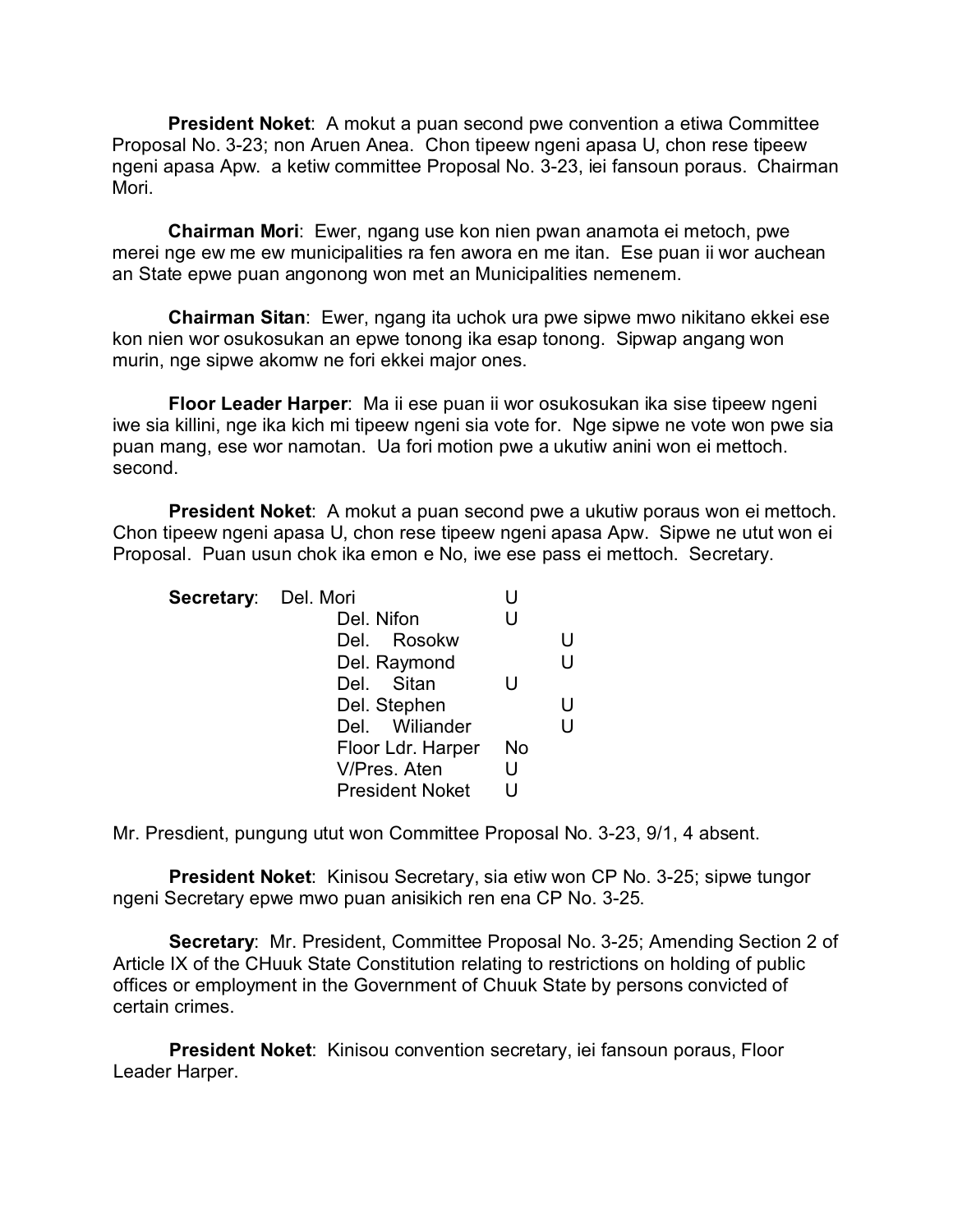**Floor Leader Harper**. Mr. President, ua fori motion pwe convention epwele puan atiwa Committee Proposal No. 3-25 lon Aruen Alea. Second.

**Presdient Noket**: A mokut a puan second pwe convention epwene etiwa CP No. 3-25; lon aruen anea. Chon tipeew ngeni apasa U, chon rese tipeew ngeni apasa Apw. Iei fansoun poraus won CP No. 3-25; Floor Leader Harper.

**Floor Leader Harper**: Mr. President, ngang ua fori motion pwe ei proposal epwene mwo puan witiwitino, ika sipwele mwo puan table-uni ei proposal.

**President Noket**: A mokut a puan second pwe ei CP No. 3-25; epwe mwo table, chon tipeew ngeni apasa U, chon rese tipeew ngeni apasa Apw. A carry ewe motion. Ei CP No. 3-25; a mwo table. Sia angei CP No. 3-26; Secretary kopwe aleani ena proposal.

**Secretary**: Mr. President, Committee Proposal No. 3-26; to amend Article XI of the Chuuk State Constitution, b inserting a new Section 6 relating to the creation of a Polcie Commission, and by renumbering the subsequent sections thereof.

**President Noket**: Kinisou chapur Secretary. Floor Leader Harper.

**Floor Leader Harper**: Mr. President, uwa fori motion pwe convention a etiwa CP No. 3-26; lon Aruen Alea. Second.

**President Noket**: A mokut a puan second pwe convention a etiwa CP No. 3-26; lon Aruen Alea. Chon tipeew ngeni apasa U, chon rese tipeew ngeni apasa Apw. A carry ewe motion. Iei fansoun poraus. Floor Leader Harper.

**Floor Leader Harper**: Mr. President, ngang uwa puan mochen fori eu motion pwe ei CP No. 3-26; epwe usun chok ewe akkom. Ita upwe tungor pwe epwe le mwo pual table ei proposal. Second.

**President Noket**: A mokut a puan second pwe ei Proposal No. 3-26; epwe mwo table lon ei fansoun, chon tipeew ngeni apasa U, chon rese tipeew ngeni apasa Apw. A carry ei motion. CP No. 3-26 a table, lon Aruen anea. Sipwe ne etiw won CP No. 3-27; CD2, Secretary, emweni kich ngeni ena Proposal.

**Secretary**: Mr. President, Committee Proposal No. 3-27,CD2 amending Section 1, 2, 39b), 4, 5, 6(b) and (c), 11(b) and (c), 14(a) and (b), 15, 16(a) and (c), 17, 18, and 19(b) and (c) of Article V, of the Chuuk State Constitution.

**President Noket**: Kinisou Secretary, Floor Leader Harper.

**Floor Leader Harper**: Mr. President, ngang uwa fori motion pwe convention a etiwa ei Committee Proposal No. 3-27; CD2, lon Aaruen Alea. Second.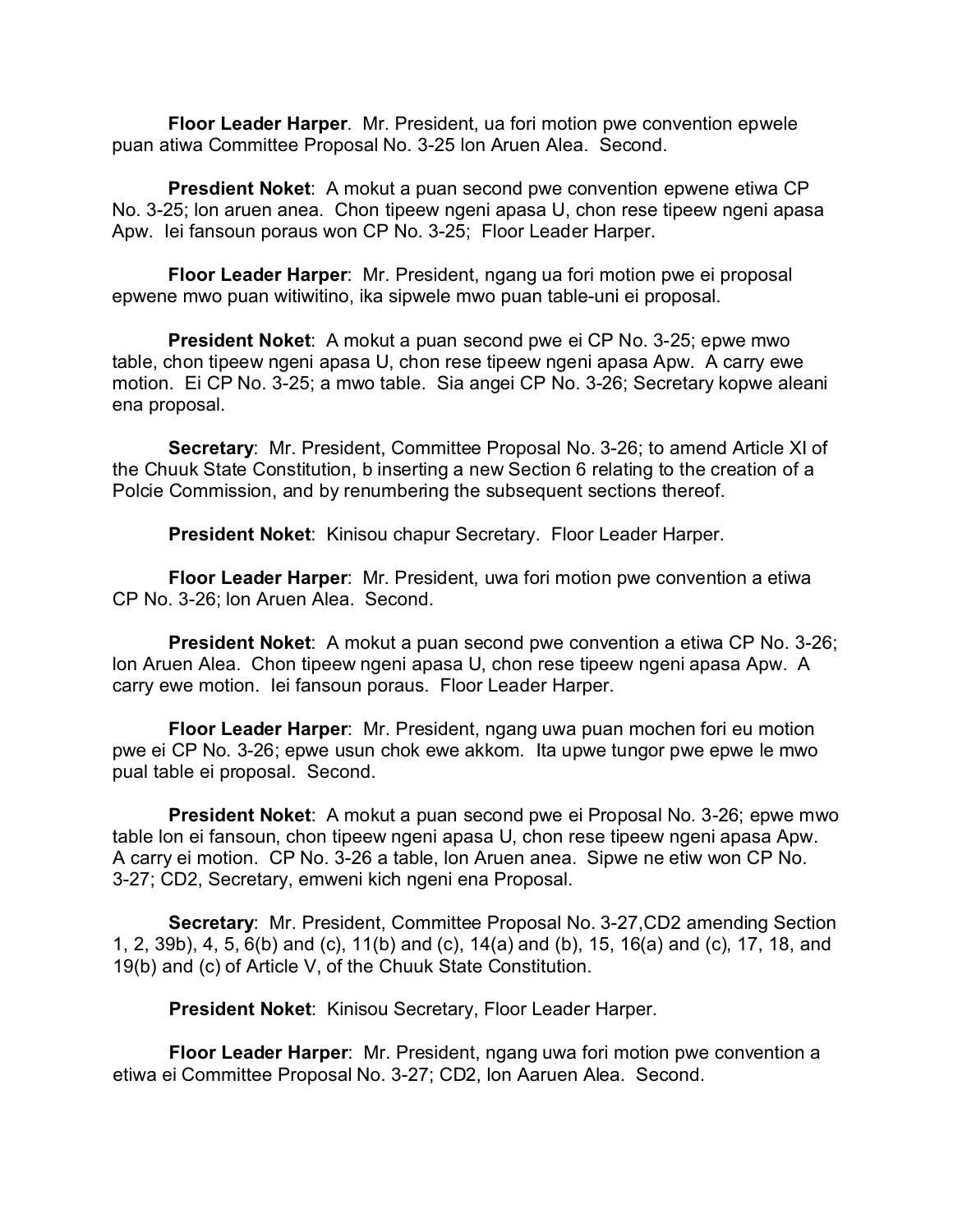**President Noket**: A mokut a puan second pwe convention a etiwa CP No. 27; CD2 won Aruen Alea, chon tipeew ngeni apasa U, chon rese tipeew ngeni apasa Apw. Iei fansoun poraus. Floor Leader Harper.

**Floor Leader Harper:** Ewer, Kilisou Mr. President, ipwe sotuni ne apoku ekkewe amendment are ngang mi amochu ika weweochuiti, won line 18, page 1, nefinen na fos **"purposes"** epwe tonong ew **"for"** epwe ura, administrative epwe, iwe epwe katono ena mesen s epwe "for administrative purpose". Iwe a pual katano ena of a tolong ewe fos and epwe ne era for administrative purpose and representation ika legislature, the State of Chuuk is divided into five, iwe won line 20, ena word senatorial epwe katalo epwe tolong geographical regions, iwe a pual pachelong mi wor ena coma ikena a pual pachelong, and thirteen Election District as follows, mi pung met ei u era, awes, epwe ura pwe divided into five geographical and thirteen election district coma, as follows. Iwe won line 22, epwele era, ena Northern Namoneas ina mi chok nowm, mi nomw, fetiw fetiw won line 2 page line, 15,16 ena #1 Northern Namoneas, epwele tou, iwe epwele tonong election district epwe katano #1, Northern Namoneas representative, iwe a tonong election district, #1, consisting of Weno, Fono, and Piis-Panew five members, line 19, Southern Namoneas, epwe katau fengen me ena #2, iwe ena representative epwe pual tou, nge epwele tolong, election district #2, a pual consisting of Tonoas feitiw won Etten. Iwe ekkena neni meinisin, ika line mi wor representative epwe katau, epwe tonong election, pwe epwe era election district fengen me nampar kena meinisin a tetenitiw tori, feitiw won line 30, ena nampa, omusalo line 25, ena #3 Faichuk epwe pual katano iwe epwe tonong epwe pual katano Faichuk fengen me na representative, epwe chok pual era election district #5 consisting of Udot, Eot, Ramalum and Fanapanges, feitiw, feitiw, won line 30, ena #4 Mortlocks, ena word representative epwe katau, a pual tolong, election district #8, a pual consisting of…..

### **President Noket**: Met om na osupang?

**Chairman Nifon**: Omusalo ai interrupt-uni ewe katonong seni Floor, nge non ena men, Tol mi omitted, iwe ina pwata nan district #6, enan era consisting of Polle, Patta, Onei ita epwe siwin ngeni Tol, pwe Tol ese nomw non na, echok Nomisofo iwe mwet won Toleisom mweteri PPO. Ika sichok Mr. President, ika si chok fitatiw en, iwe Tol epwe #6, iwe a #7 PPO, #5 election Nomisofo. Omusalo Mr. President, ina wewen uchok, uwa break-inong pwe sa fen nom won ewe nge site fen pual niwinsefaniti.

**President Noket**: Ewer, Floor kopwe pual pachenong enan. Mwich epwe mw asoso.

### **Mwich a asoso, mwich a pual niwinsefan.**

**President Noket**: Mwich a pual popusefanita, Floor Leader Harper, en mi nomw won ewe amendment, sopweno

**Floor Leader Harper**: Ia walong ekewe amendment meinisin mi tota non asoso, pwe ikena part of our report, ekkewe awewe a tou seni Del. Nifon, fengen me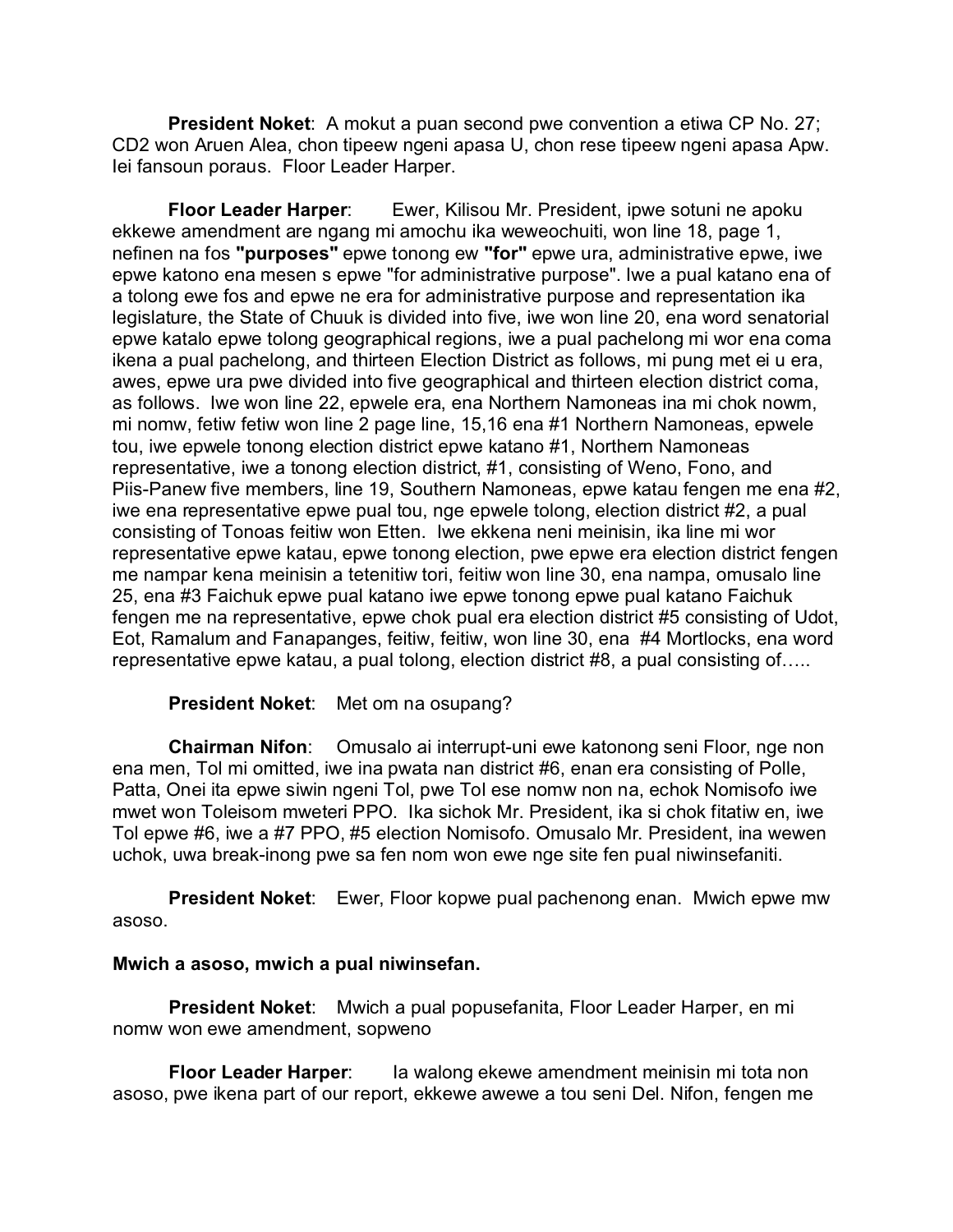ena line 26, ena fonu Eot epwe capitalize ena mesen E, iwe won line 30, ena age epwe kesiwin ngeni 30, seni 35, iwe ai nuku ikkena kewe akasiwin.

**President Noket**: Met om na point? Ewe pochokunen amendment mi chok nomw tori iei, Vice President Aten,

**Vice Presdent Aten:** Kiniosu Mr. President, page 4 line 1 ena representative district, epwe siwin ngeni election district, iwe page 1 line 15, representative district ngeni election district.

**President Noket**: Ikkewe ekkewe amendments a tonong, ese wor e second ini ekkewe motion? A mokut a pual second, ewe motion, nge upwe tingor ngeni floor leader an epwe fatafatoch ekkewe amendments, epwe makeitiw, iwe epwe ngeni ewe secretary me mwen ach sipwe sar non ei pwinin, ika nesosorun nesor an epwe tongeni pungupungoch ekkewe amendments an epwe tonong me mwen ach sipwe mwich, an epwe nukunukoch ach angang. Iei sipwe ne poporous won ewe amendments ika mi pual wor, ika ese wor, sipwe ne vote won ewe amendments mi chok sopwosopw seni floor leader, chon tipew ngeni ekkewe amendments apasa U, chon rese tipew ngeni apasa apw, a passs ekkewe amendment. Chairman Mino. Mwich epwe mwo asoso.

# **Mwich a asosono, a pual niwinsefan,**

**President Noket**: Mwich a popusefanita, Chairman Mino, mi chok pochokun ewe suspension of rules in writing.

**Chairman Mori:** Kinisou Mr. President, mi wor ach uwa, move ren an epwe wor ekena floor amendment, ren ena Section C an epwe kapcheta non Section C Sub. C, ena sentence determination of election and qualification of members shall being compliance with sub Sections A, and B, and by statue. Are further move pun epwe pual kapachelong, inserted non ew Section, ren Section 8, Sub Section C,

**President Noket:** A mokut a pual second pwe ewe amendment, ena mei in writing ngeni ewe Section 7C a katiw me ren mwichenap. Porous won ewe amendment. Chairman Mino,

**Chairman Mori**: Mr. President, ai nuku ei amendment, a fen ii chapono, sunuta, koturuu, koturunong non ewe ewin discussion ren ewe ew a ninino, ewe ew proposal a ninino, ren ei wewe, use pual ii kuna chomongun kapasen ach sipwe pual porous won, uwa omukutu pun a kaukutiw poraus won.

**President Noket**: Osupang, Floor Leader Harper,

**Floor Leader Harper:** Ren chok an epwe pual fan me non record, non ei fansoun, umochen upwe tingor ewe a propose-uni ewe amendment pwe epwe pual afata wesen auchean me popun an wanong ei amendment, met ei e sotuni ne mochen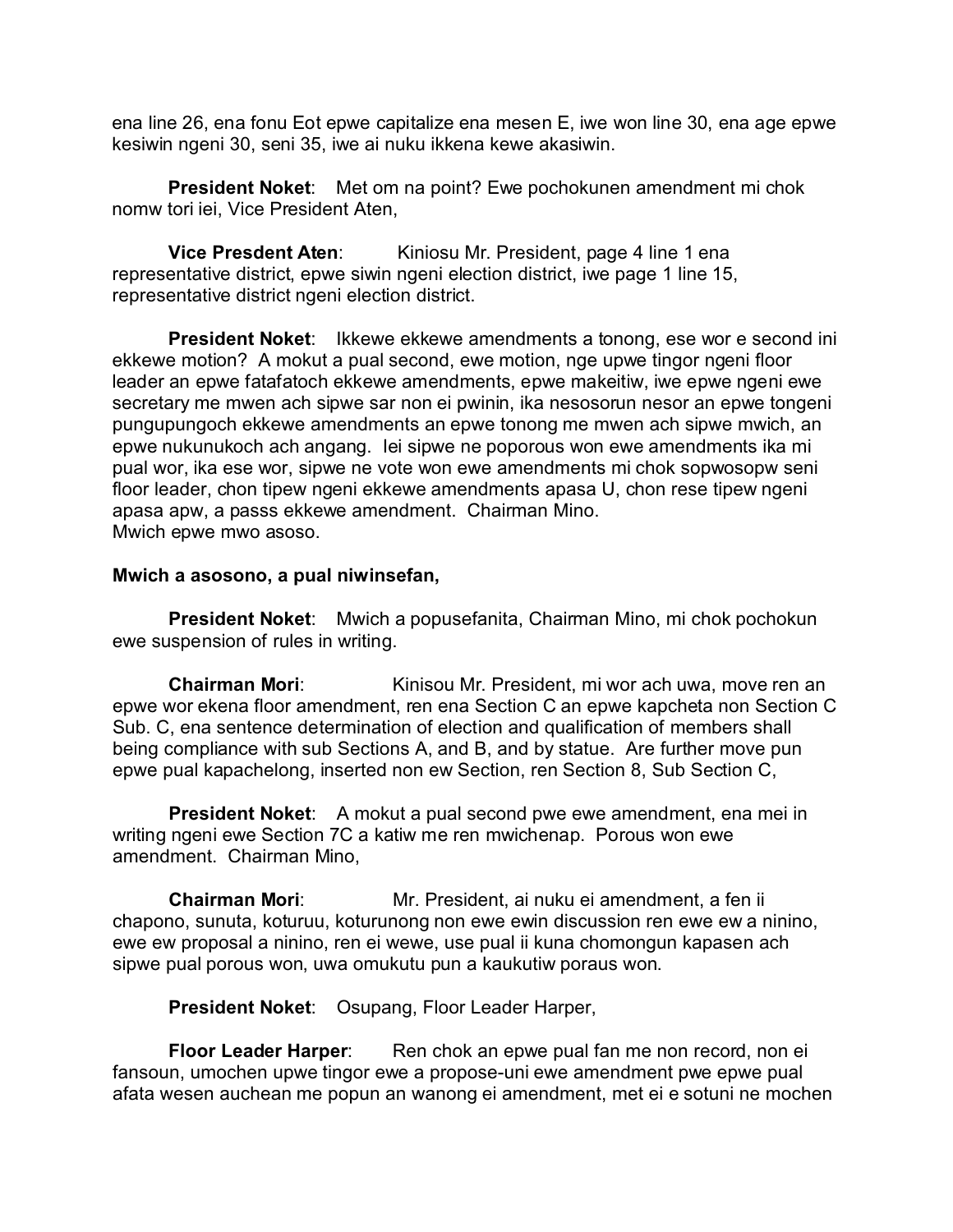atawei non ei fansou ei Constitution mi won ikkenai. Met na problem ii mi kuna nge e mochen epwe wanong, ei ifa, ei akkasiwin an epwe tongeni atawei nesor me ponoon.

**President Noket**: Ponuweni ena kapas eis Chairman Mino.

**Chairman Mori**: Ewer Mr. President, ai nuku, mei fen ii wor non ekkewe poraus me mwan, ren conflicting interpretation ren ei sole charge authority e nomw ren ewe legislature an epwe tongeni sit-ini emon member mei wor ekkewe ir interpret-ni pun ewe legislature mei tongeni sit-ini anybody regardless ren ekkewe requirement re wanong ei A and B ewe age requirement, iwe pual ewe conflicted if any pardon an epwe tongeni momot non ewe legislature, iwe mi fen wor mei porousan pun ei legislature mi tongeni an amota emon nge ach uchok mochen wanong ii an epwe afatafataochu pun ekkewe A and B Sub-Sections, epwe ina wesewesen anongonongun an epwe tongeni quality-ni ewe sole charge authority ren ewe legisltue.

**President Noket**: Floor Leader Harper,

**Floor Leader Harper**: Ika pwe epwe ina na osukosuk Chairman Mori mi kuna, ika epwe pass ei amendment me ren aramas, iwe met guarantee pwe legislature esapw chiwen fori met mi fori non ekkei fansoun an epwe sit-ini emon regardless of the provision of the Constitution.

**President Noket**: Chairman Mino,

**Chairman Mori**: Usap tongeni naman answer-uni enan question in full nge, ngang upwe chok tongeni ura nge mei wor wesewesen wor pochokunonon pwe a afata ika non kopung, ai nuku, ewe kapung mei wor an instruction pun epwe wau pungun kapung ika in question, ika pwe ewe legislature a sit-ini emon with the sole charge authority, nge with the quittance won ei line e tonong iwe epwe tongeni afatatiw pun it must be in compliance at first, A and B iwe emon epwap tongeni sited.

**President Noket**: Floor Leader Harper,

**Floor Leader Harper**: Amuchunon, ren met mi fis non ei fansoun ikkenai, ika pwe emon epwe take legislature to court, ren ekkewe sokkun wewe, Mr. Mori e pwarata, iwe wewen pwe, kapung epwe ifa usun, epwe osukosuk ika? epwe era pwe mi mwan ren legislature ika mi pung ren legislature. Are esap tongeni wor kapung fan iten ekkewe wewe, me ekkewe osukosuk ika pwe e tori angangen kapung ena osukosuk? Amusala ika ese fat, awewe, mei ei legislature a fori, a sit-ini emon, nge ita ururun esap sit-ini pun mei wor Section A me B, ika afata met ururun legislature epwe fori. Iwe nge ika non ei fansoun ese fori? Iwe nge ika epwe atoura ngeni kapung, iwe met epwe fis, esap wor pochokunan angangen kapung ika? mei tongeni fis kapung won.

**President Noket**: Chairman Mino en mi tongnei ponuwei ewe kapas eis.

**Chairman Mori:** Ngang usap kon nien weweiti non anononun an floor leader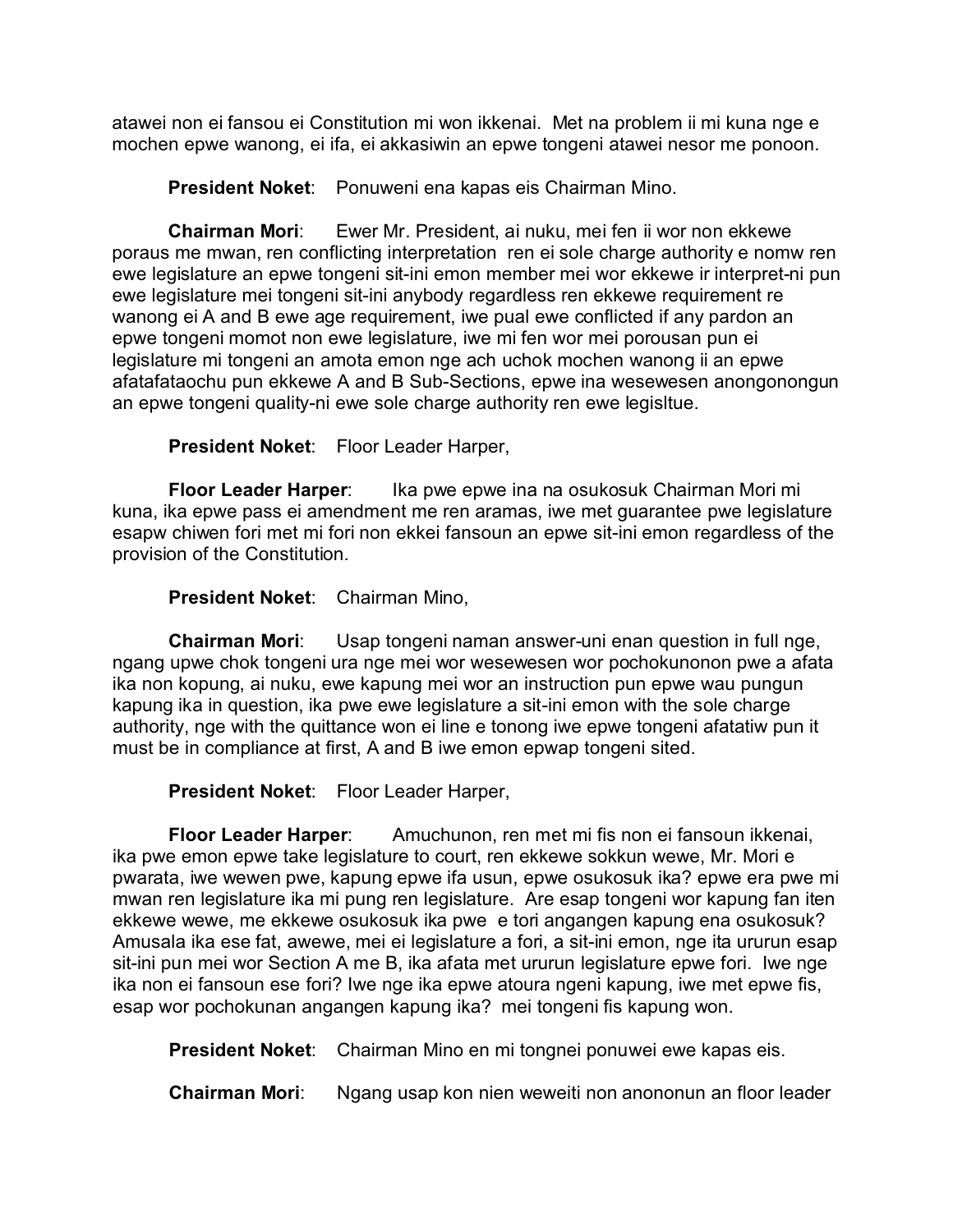we kapas eis, nge ai nenengeni ei statement an epwe kapacheta, it clear cut, pun ika mwo ewe legislatue a use an we sole authority, nge kapung epwe wau anongonong won pungun met ei instruction fan asengesin an affatatiw pun must be incompliance with Sub-Section A and B, ekkewe qualifications me determination mei nomw non ekkewe ruu 2 Sections. Ina chok question e nomw non in my mind, ewe different interpretation ren ewe sole authority, ewe sole charge an ewe legislature mi nonomw rer an epwe tongeni amota me esapw amota emon.

## **Mwich a asoso, mwich a pual niwin sefan.**

**President Noket**: Sipwe porouseuno chok won ewe amendment. Ika ese chiwen wor memef won ewe amendment, sipwe ne uttut won. Chon tipeew ngeni ewe amendment a nomw non writing ngeni ewe Section 7C non Article 5, apasa ena epwe tonong determination of election and qualification of members must be compliance with Sub-Section A and B and by statue. Chon tipew ngeni

**Floor Leader Harper**: Point of order, Mr. President.

**President Noket**: Met?

**Floor Leader Harper**: Ai luku sisamwo vote won koukutiwen poraus won.

**President Noket**: Ewer, ese wor poraus, ese ukutiw poraus won nge uwa ika mi chiwen wor - uwe ais ika mi chiwen wor met mefien emon, ese chiwen wor, iwe ina popun mi wor ai pochokun ai upwe era pwe sipwene utut won. Ika mi mwan?

**Floor Leader Harper**: You're the chair, you have all the authority.

**President Noket:** Iwe sipwene utut won ewe amendment, chon tipeew ngeni pwe mwich a etiwa ewe amendment apasa U, chon rese tipeew ngeni apasa Apw. A ketiw ewe amendment. Chairman Mino.

**Chairman Mori**: Usun ii ekkei mettoch a fen the same discussion sia fen akani non ekkewe, ina ren upwene mwo compromise ika epwe wor weiresin netipen akamon ngang upwene mwo nikiti ai ei ew. Upwap puan oturanong won ewe eu conflicting proposal.

**President Noket**: Ika ese chiwen wor poraus, puan soposopono poraus won ewe main proposal, mwen ach sipwe utut won ika mi chiwen wor an emon poraus, Floor Leader, kose fori eu motion an epwe ukuting angingi?

**Floor Leader Harper**: Pwe ese mwo wor ewe floor amendment mi offer won ei, nge ina a refuse an epwe chiwen…..

**President Noket**: Apw a withdraw seni ewe - unusen ei second amendment.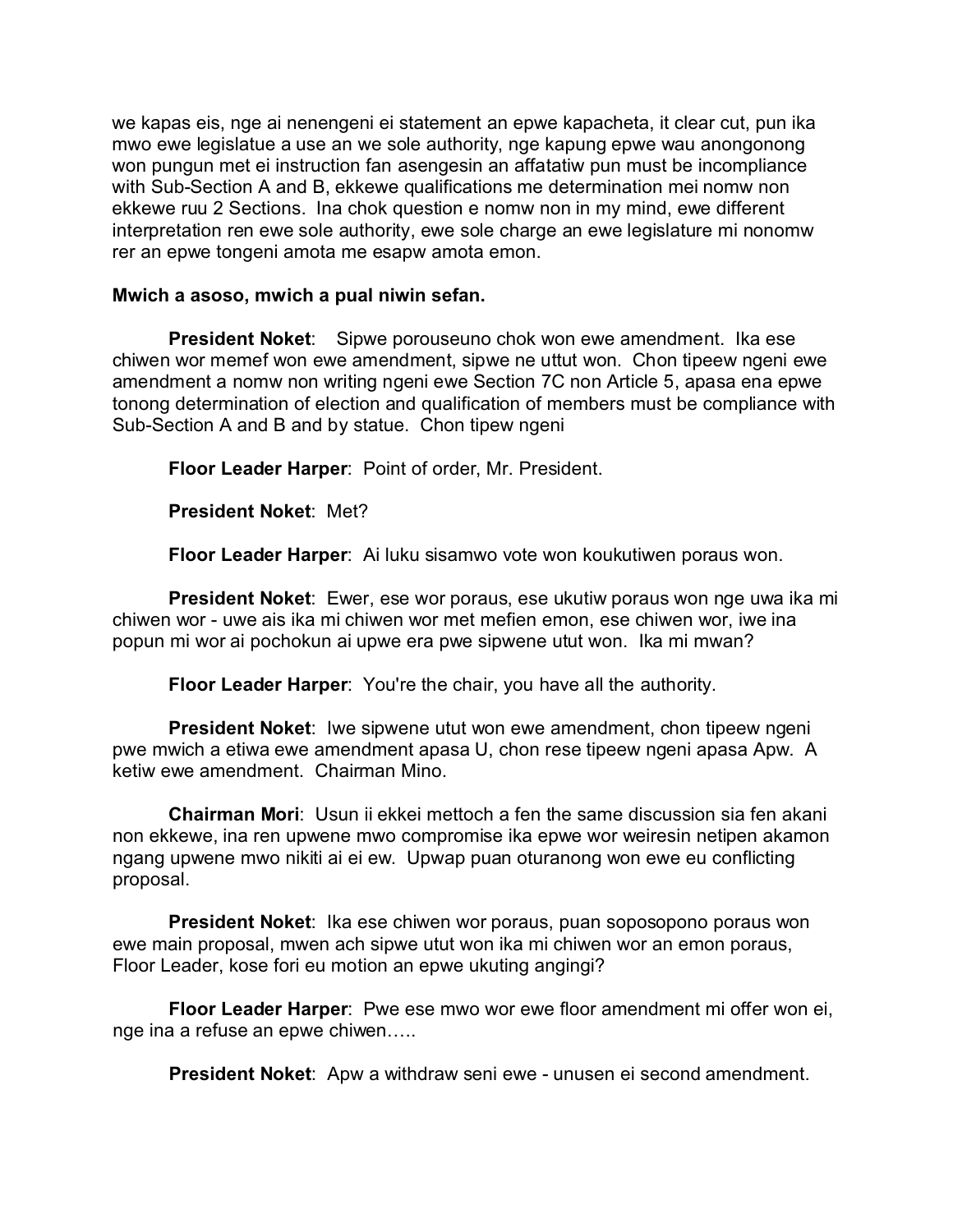**Floor Leader Harper**: Ena 2 page esene withdraw ni?

**President Noket**: Omusano.

**Floor Leader Harper**: Esene withdraw-ni an we second amendment?

**President Noket**: Ewer, a withdraw, ina epwe soposopono poraus won unusen

ei.

**Floor Leader Harper**: Mr. President.

**President Noket**: Floor Leader Harper.

**Floor Leader Harper**: Ika usap out of Order uwa fori motion pwe a koukutiw poraus won ena proposal as amended. Second.

**President Noket**: A mokut a puan second pwe mwich a passni CP No. 3-27; CD2 fiti fengen me ekkewe amendments. Chon tipeew ngeni ewe motion apasa U, chon rese tipeew ngeni apasa Apw. Iei sipwe ne utut won ei proposal as amended. Sipwe tungor ngeni ewe Secretary epwe koko it, puan usun chok metewe sie poraus won pwe ika pwe 10 si tipeew ngeni, a pass ei proposal. Sipwe tungor ngeni Secretary epwe koko it iei fansoun.

Secretary:

| Delegate Mori              | U                               |  |  |  |
|----------------------------|---------------------------------|--|--|--|
| Delegate Nifon             | U                               |  |  |  |
| Delegate Raymond           | U                               |  |  |  |
| Delegate Rosokow           | U                               |  |  |  |
| Delegate Sitan             |                                 |  |  |  |
| Delegate Stephen           | U                               |  |  |  |
| Delegate Williander        | Ewer                            |  |  |  |
| Flr. Ldr. Harper           | Ewer                            |  |  |  |
| V. President Aten          | fan iten mi wor ewe atipeew pwe |  |  |  |
| sipwe walong 2 conflicting |                                 |  |  |  |
| proposal U                 |                                 |  |  |  |
| <b>President Noket</b>     | Fwer                            |  |  |  |

# **2nd call**:

Delegate Sitan U

**Secretary**: Mr. President 10 yes, 4 absent.

**President Noket**: Ewe vote won Committee Proposal No. 3-27; CD2 a unanimous ukukun 10 chon utti a - iei a passed Committee Proposal No. 3-27; CD2 lon